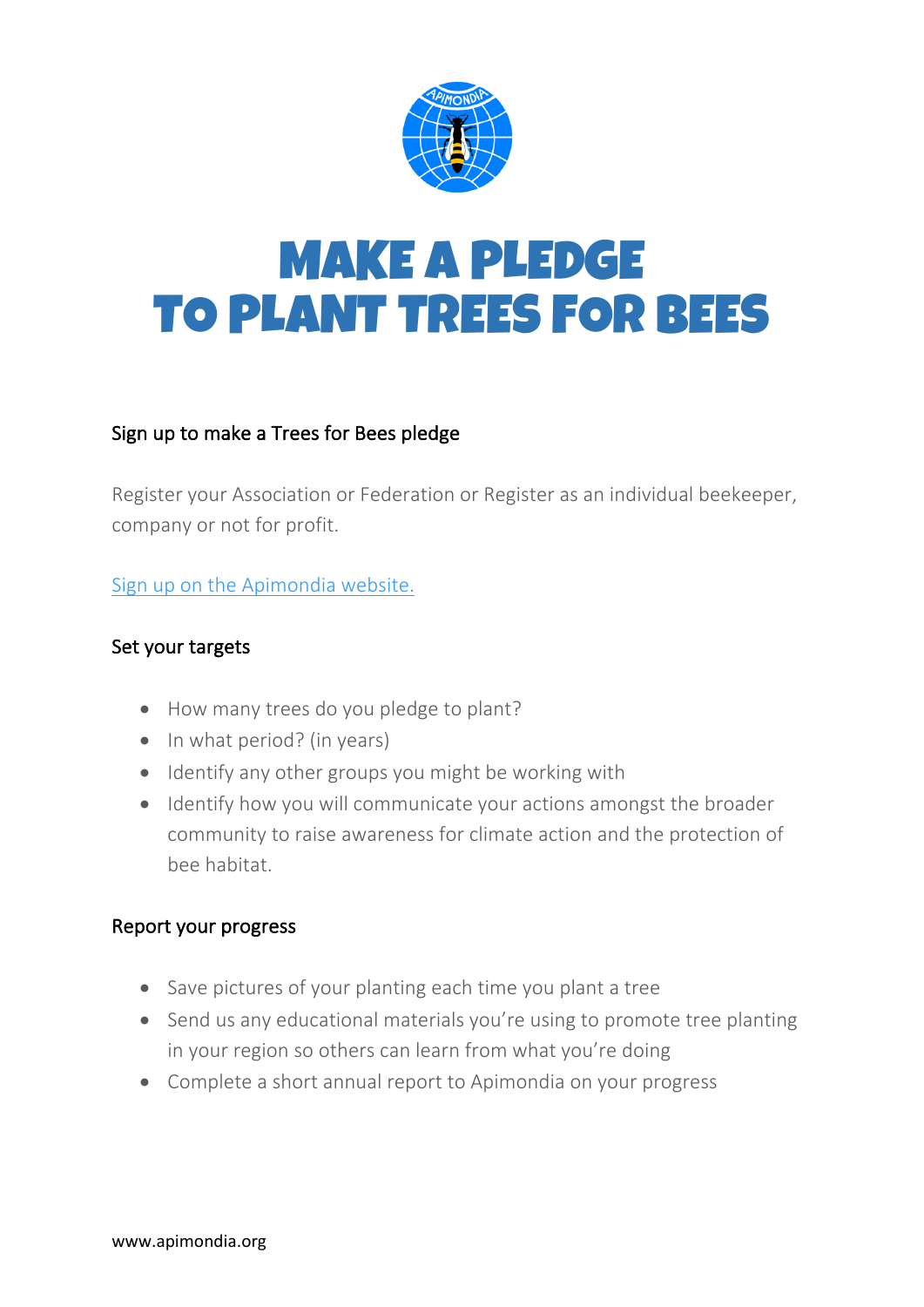## Recognition of your efforts

### Annual Certificate of Participation

• At the end of each Summer (starting from summer 2023) Apimondia will Award a "Beekeepers for the Planet" Certificate of Participation - for every member who has completed the steps above.

### Outstanding Achievement Awards



To be recognised at Apimondia Chile Congress in 2023 & congresses thereafter to 2031 for the individual, company or school; beekeeping association; and beekeeping federation:

- Achieved higher percentage of its goal
- Engaged most widely with their local community to educate about climate change and bee habitats (no of events/ conferences/ seminars/ webinars)
- Amplified their impact by joining forces with other individuals, groups or organisations (no of clubs/ groups/ schools/ in collaboration)

### Conditions of entry

- 1. Trees planted should be locally native to the location planted and should be selected for their ability to provide both nectar and or pollen for bees and other pollinating insects. Local plant species are always better adapted to the local pollinators' behaviour and biology, as they coevolved together. National research centres do work towards local biodiversity everywhere on earth. Local beekeeper's associations also know the local plants, as well as their flowering time.
- 2. A mix of species should be planted to ensure that there is something flowering across the year when bees and pollinating insects are active.
- 3. No pesticides should be used on those plantings.